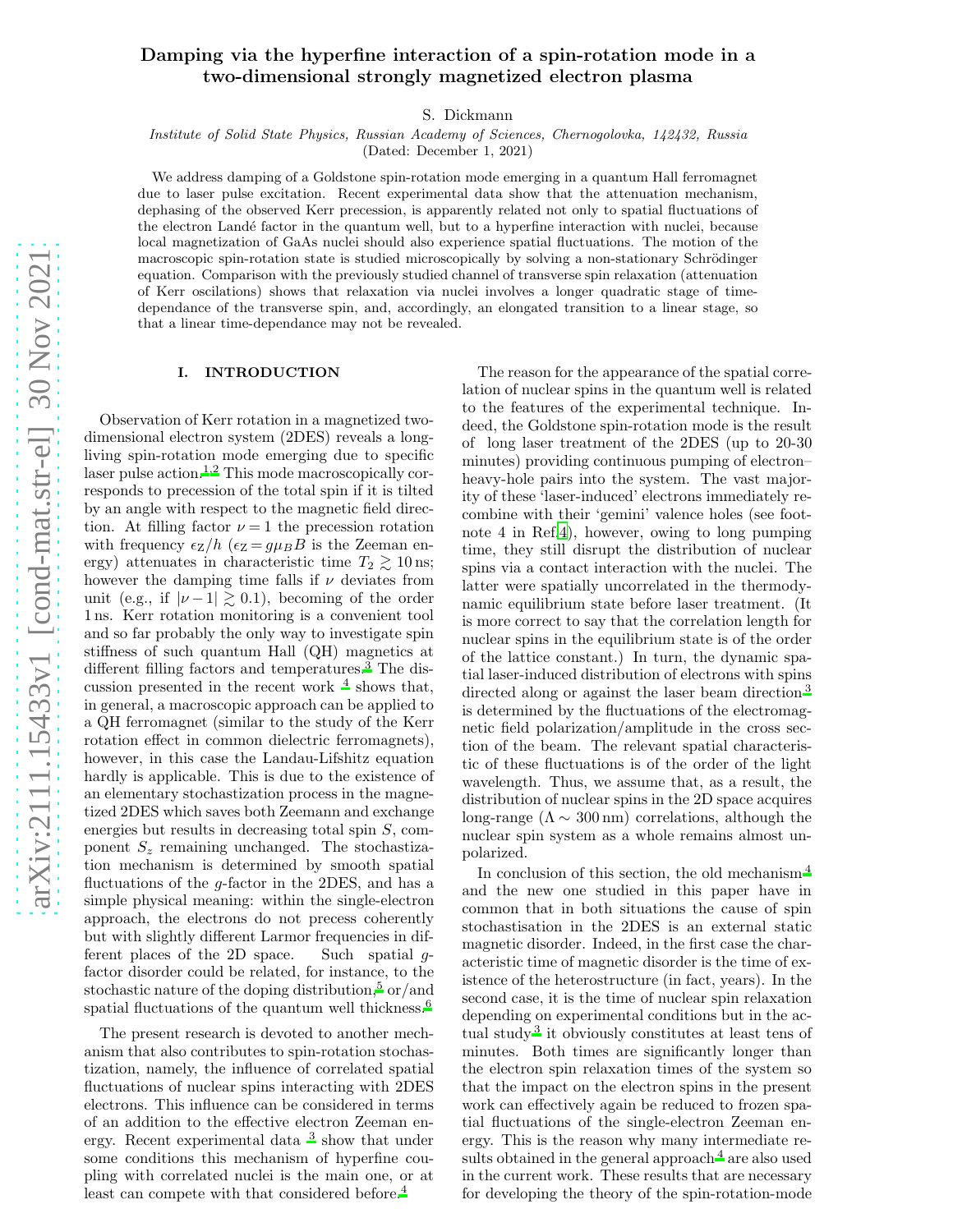damping due to the hyperfine interaction with nuclei are summarized in the next section. The third section is devoted directly to the theory of the damping caused by the hyperfine interaction mechanism. The calculation results of the characteristic spin-rotation damping times are given in the fourth section. The fifth section discusses these results in the light of newly obtained experimental data.

## II. DESCRIPTION OF SPIN-ROTATION MODE. FORMALISM OF 'EXCITONIC REPRESENTATION'.

The QH spin-rotation state is macroscopically equivalent to deviation by the angle of the direction of total spin **S** with conserved value  $S^2$ , and is quantum-mechanically presented as [2](#page-5-1)[,4](#page-5-3)

<span id="page-1-0"></span>
$$
|\{C_n\},t\rangle = e^{-iE_0t} \sum_{n=0}^{\mathcal{N}_{\phi}} C_n e^{-in\epsilon z} (S_-)^n |0\rangle.
$$
 (1)

Here  $|0\rangle$  is considered to be the QH odd-integer ground state, where all the electrons on the highest (but not empty) Landau level have spins aligned along magnetic field  $\mathbf{B} \parallel \hat{z}; \mathcal{N}_{\phi}$  is the Landau level degeneration number;  $S_$  describes operator  $S_x - iS_y$ . Note that, generally, the magnetic field is tilted by an arbitrary angle relatively to the normal to the 2D heterostructure, so the  $(\hat{x}, \hat{y}, \hat{z})$  spin space differs from the coordinate space  $(\hat{X}, \hat{Y}, \hat{Z})$  used to describe the spatial states of the 2D electrons. State [\(1\)](#page-1-0) represents a solution  $|t\rangle$  of the non-stationary Schrödinger equation:

<span id="page-1-2"></span>
$$
i\partial|t\rangle/\partial t = \hat{H}_0|t\rangle\tag{2}
$$

(assuming  $\hbar = 1$ ) with the Hamiltonian commuting with the  $S_z$  and  $S^2$  operators, precisely

<span id="page-1-3"></span>
$$
\hat{H}_0 = -\epsilon_\mathbf{Z} S_z + H_{\text{int}},\tag{3}
$$

where  $H_{\text{int}}$  describes all the spinless interactions including the Coulomb correlations and single-particle interactions determined by the spin-independent external fields. We remind that in this paper, as in the previous theoretical study  $4$  and in the experiments  $1-3$  $1-3$ , a QH ferromagnet is studied, i.e. a strongly correlated multi-electronic system in which the Coulomb interaction is 'ab initio' taken into account. The Coulomb coupling is included in the Hamiltonian  $\hat{H}_{int}$  and, as a result, there are no free electrons in the system – the relevant excited states are purely electronic collective excitations called Goldstone and spin-wave excitons (see below). Of course, the Coulomb interaction itself cannot determine any spin relaxation mechanism, since it is spinless (its Hamiltonian commutes with any spin operator). At the same time, the Coulomb interaction plays a fundamental role in describing the states of any QH system. In particular, it (or rather its exchange part) determines the spin-wave spectrum (see value  $\mathcal{E}_q$  below) and the so-called global 'spin stiffness' of the QH ferromagnet.

Thus, state [\(1\)](#page-1-0) is an expansion over the basic set of stationary states  $|n\rangle = (S_-)^n |0\rangle$  satisfying equation

where  $E_0$  is the ground state energy.

State [\(1\)](#page-1-0) is given by a set of factors  $\{C_n\}$  (assumed to satisfy the normalization rule  $\sum_{n} |C_n|^2 \langle n|n \rangle = 1$ ) that in turn are determined by specific conditions resulting in excitation of the spin-rotation mode at initial time  $t = 0$ . A specific set modelling the initial state induced by laser excitation was studied in work [4.](#page-5-3) The macroscopic deviation angle from the  $\hat{z}$ direction is  $\theta = \pi/2$ –arctan  $(\langle S_z \rangle / S)$  where  $S = \mathcal{N}_{\phi}/2$ but  $\langle S_z \rangle$  is found by calculation of the expectation value:  $\langle S_z \rangle = \langle t, \{C_n\} | \hat{S}_z | \{C_n\}, t \rangle$ 

$$
=N_{\phi}\!/2-\sum_{n=1}^{\mathcal{N}_{\phi}}n\langle n|n\rangle|C_n|^2\!.
$$

We could certainly imagine a situation where the scenario of damping of state [\(1\)](#page-1-0) would depend on specific set  $\{C_n\}$ . However, at least in two important cases the damping represents a process independent of the chosen set  $\{C_n\}$ . This evidently takes place when (i) decay of any state  $|n\rangle$  occurs in the same way independently of the number n; or (ii) the  $C_n$ numbers have a sharp maximum in the vicinity of  $n = m$ , then one can simply study the decay of the only state  $|m\rangle$ . Both conditions were satisfied in the previous study, $4$  and now we will see that here we have a similar situation, i.e., the damping mechanism in question is related to a perturbation that couples state  $|n\rangle$  where the spin numbers take exact values  $S = \mathcal{N}_{\phi}/2$  and  $S_z = \mathcal{N}_{\phi}/2 - n$ , with states  $|\mathbf{q}; n\rangle$ corresponding to exact spin numbers  $S = \mathcal{N}_{\phi}/2 - 1$ and  $S_z = \mathcal{N}_{\phi}/2 - n$ ; i.e. the transition  $|n\rangle \rightarrow |\mathbf{q}; n\rangle$  is associated with change  $\delta S = -1$  when saving the  $S_z$ spin component, where q is the 2D nonzero wavevector of the electron system.

To define the  $|{\bf q}; n\rangle$  state we, as in the work [4](#page-5-3), use the 'excitonic representation' technique (see Refs. [4](#page-5-3)[,8](#page-5-6)[,9](#page-5-7) and the references therein) employing, in particular,  $Q$ -operators:<sup>[7](#page-5-8)</sup>

<span id="page-1-1"></span>
$$
\mathcal{Q}_{\mathbf{q}}^{\dagger} = \sum_{p} e^{-iq_x p} b_{p+\frac{q_y}{2}}^{\dagger} a_{p-\frac{q_y}{2}},\tag{5}
$$

where q is dimensionless (in  $1/l_B$  units,  $l_B$  is the magnetic length), and  $a_p/b_p$  are the spin-up/-down operators annihilating the electron in the orbital state p of the l-th incompletely occupied Landau level. Then the relevant state is

$$
|\mathbf{q};n\rangle = \mathcal{Q}_{\mathbf{q}}^{\dagger}(S_{-})^{n-1}|0\rangle,\tag{6}
$$

whereas the unperturbed ground state of the  $\nu =$  $2l+1$  QH ferromagnet is

$$
|0\rangle = a_{p_1}^{\dagger} a_{p_2}^{\dagger} ... a_{p_{\mathcal{N}_{\phi}}}^{\dagger} | \text{vac} \rangle, \tag{7}
$$

where  $\vert vac \rangle$  represents completely occupied lower Landau levels (numbers  $p_i = 2\pi j l_B/L$  labelling the states of the degenerate Landau level run over values  $2\pi l_B/L$ ,  $4\pi l_B/L$ , ...  $2\pi \mathcal{N}_{\phi} l_B/L \equiv L/l_B$ , where  $L \times L$ is dimension of the 2D system). The Q-operators [\(5\)](#page-1-1) of a varied kind [where  $a_p$  and  $b_p$  could belong to different Landau levels or to the same spin states of different or even the same Landau level (see below definition [\(11\)](#page-2-0) of the  $A$  and  $B$  operators) have a very important property: when acting on the state of the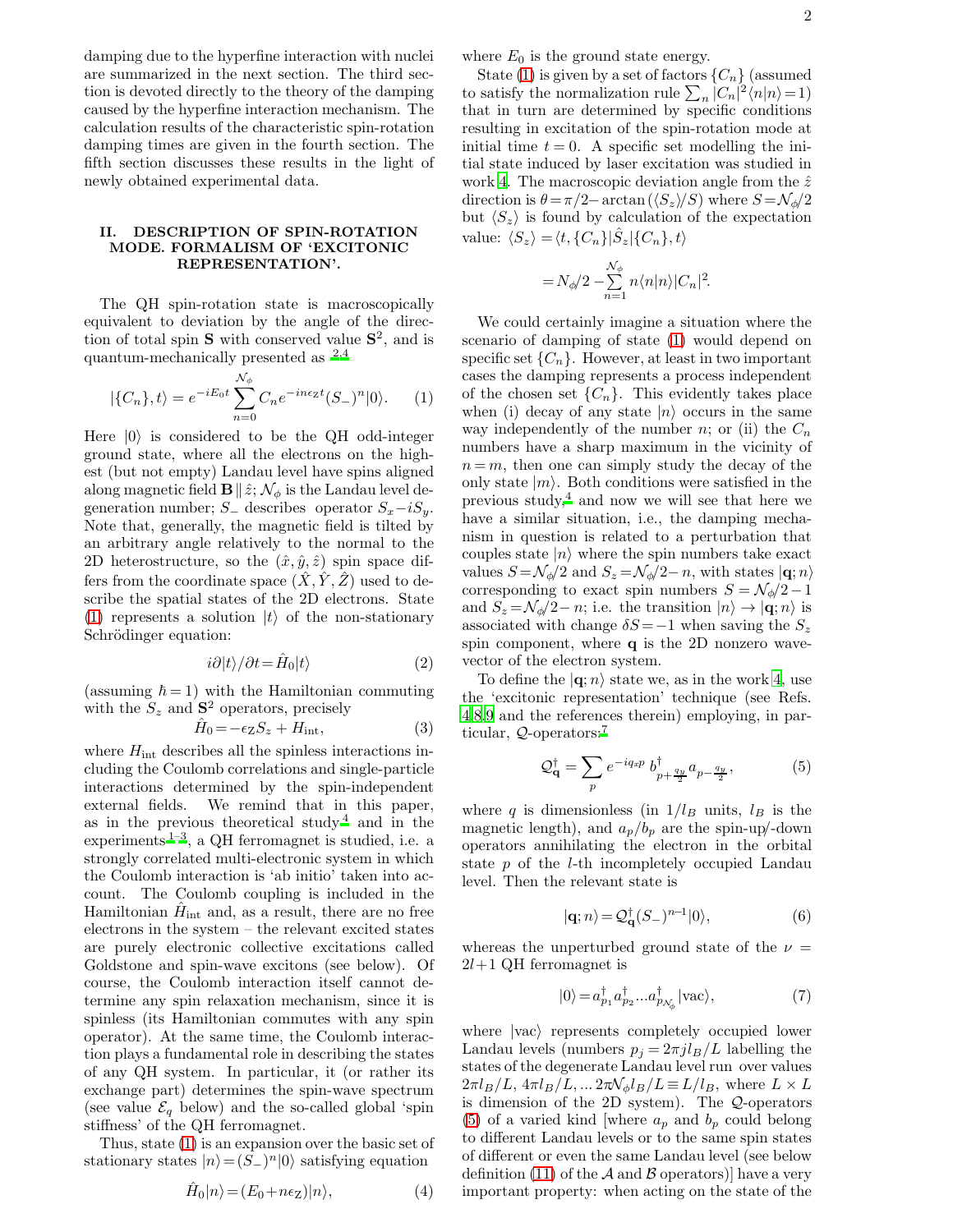QH system, they add value q to the total momentum of the system since there occurs a commutator equality

$$
\left[\hat{P}, \mathcal{Q}_{\mathbf{q}}^{\dagger}\right] = \mathbf{q} \mathcal{Q}_{\mathbf{q}}^{\dagger},\tag{8}
$$

for  $\hat{P}$  describing the dimensionless (with  $\hbar = l_B = 1$ ) 'momentum' operator.<sup>[8](#page-5-6)[,10](#page-5-9)[,11](#page-5-10)</sup> In particular, if  $|0\rangle$  is the ground state, then the exciton state  $\mathcal{Q}_q^{\dagger} |0\rangle$ , if not zero, is the eigenstate of momentum operator  $\hat{P}$ with eigen quantum number q. Thus, exciton states, in contrast to single electron states, possess a natural quantum number, namely, the 2D momentum whose existence is the consequence of the translational invariance of the system. If we take into account the equivalence

$$
b_{p_2}^{\dagger} a_{p_1} \equiv \sum_{\mathbf{q}} \frac{e^{iq_x (p_2 - q_y/2)}}{\mathcal{N}_{\phi}} \delta_{q_y, p_2 - p_1} \mathcal{Q}_{\mathbf{q}}^{\dagger} \tag{9}
$$

(here  $\delta$ <sub>...,,,,</sub> is the Kronecker delta), any interaction can be expressed in terms of Q-operators of one kind or another depending on the correct choice of operators  $a_p$  and  $b_p$  corresponding to the interaction type. In particular, the unperturbed Hamiltonian  $\hat{H}_0$  including the e-e Coulomb coupling is presented in terms of excitonic representation operators.[4](#page-5-3)

The key point of the study is as follows. There are two eigen vectors  $|n\rangle$  and  $|\mathbf{q};n\rangle$  of the  $\hat{H}_0$  Hamiltonian, and, in spite of the formal operator equivalence  $\mathcal{Q}_0^{\dagger} \equiv S_{-}$ , these represent different spin states. Indeed, there is no continuum transition from the  $q \equiv 0$ and  $\mathbf{q} \rightarrow 0$  states.<sup>[4](#page-5-3)</sup> In particular, for instance, at any q (even in the infinitesimally small limit,  $q \rightarrow 0$ ) the 'spin-wave exciton'  $\mathcal{Q}_{q}^{\dagger}|0\rangle$  changes the total spin numbers equally by  $\delta S = \delta S_z = -1$  as compared to the ground state (this fact can be checked straightforwardly by the action of the  $S_z$  and  $S^2$  operators onto spin-wave state  $\mathcal{Q}_{q}^{\dagger}|0\rangle$ , whereas the 'Goldstone exciton'  $S_{-}|0\rangle$  corresponds to change by  $\delta S_z = -1$ and  $\delta S = 0$ . The stochastization process, the spinrotation dephasing, is a transition from  $|n\rangle$  to state  $|\mathbf{q}; n\rangle|_{\mathbf{q}\to 0}$  having the same energy. The transition occurs in the presence of perturbation mixing these states. This can be an operator of the form

<span id="page-2-1"></span>
$$
\hat{V} = \mathcal{N}_{\phi}^{-1/2} \sum_{\mathbf{q} \neq 0} \mathcal{F}(\mathbf{q}) (\mathcal{A}_{\mathbf{q}}^{\dagger} - \mathcal{B}_{\mathbf{q}}^{\dagger}), \tag{10}
$$

studied in the work [4.](#page-5-3) Here  $\mathcal{A}_{q}^{\dagger}$  and  $\mathcal{B}_{q}^{\dagger}$  are the intra–spin-sublevel operators:

<span id="page-2-0"></span>
$$
\mathcal{A}_{\mathbf{q}}^{\dagger} = \sum_{p} e^{-iq_{x}p} a_{p+\frac{q_{y}}{2}}^{\dagger} a_{p-\frac{q_{y}}{2}} \tag{11}
$$

 $(\mathcal{B}_{q}^{\dagger})$  means the  $a \to b$  substitution) which satisfy the following commutation rules:

$$
\begin{array}{llll} e^{i\mathbf{q}_1\!\times\mathbf{q}_2/2}[\mathcal A_{\mathbf{q_1}}^\dagger,\mathcal Q_{\mathbf{q_2}}^\dagger] = & -e^{-i\mathbf{q}_1\!\times\mathbf{q}_2/2}\left[\mathcal B_{\mathbf{q_1}}^\dagger,\mathcal Q_{\mathbf{q_2}}^\dagger\right] \\ & = & -\mathcal Q_{\mathbf{q_2}\!\!+\!\mathbf{q_1}}^\dagger \end{array}
$$

and

$$
[\mathcal{Q}_{\mathbf{q}_1},\mathcal{Q}_{\mathbf{q}_2}^+]\hspace{-0.05cm}=\hspace{-0.05cm}e^{i\mathbf{q}_1\hspace{-0.05cm}\times\hspace{-0.05cm}\mathbf{q}_2/2}\hspace{-0.05cm}\mathcal{A}_{\mathbf{q}_1-\mathbf{q}_2}\hspace{-0.05cm}-e^{-i\mathbf{q}_1\hspace{-0.05cm}\times\hspace{-0.05cm}\mathbf{q}_2/2}\hspace{-0.05cm}\mathcal{B}_{\mathbf{q}_1-\mathbf{q}_2}
$$

Then the formal solution of the non-stationary Schrödinger equation  $i\partial |t\rangle/\partial t = (\hat{H}_0 + V)|t\rangle$  [cf. Eq.

 $(2)$ ; see Eqs.  $(3)$  and  $(10)$  by means of the manipulations given in work [4,](#page-5-3) allows to find the initial evolution of the  $S_{\perp}$  spin-component perpendicular to the **B** direction  $\overline{S_1}(t)^2 = \overline{S}(t)^2 - \overline{S}_z^2$ :

<span id="page-2-2"></span>
$$
S_{\perp}(t) = S_{\perp}(0)e^{-i\epsilon_{Z}t} [1 - f(t)]. \tag{12}
$$

This formula is valid if  $f(t) \ll 1$ , where function f is defined by the expression

<span id="page-2-3"></span>
$$
f = 4 \int_0^{\mathcal{E}_{\infty}} |\mathcal{F}(\mathbf{q})|^2 [1 - \cos(\mathcal{E}_q t)] \nu(\mathcal{E}_q) d\mathcal{E}_q / \mathcal{E}_q^2, \qquad (13)
$$

Here  $\mathcal{E}_q$  is the q-dispersion of spin-wave excitons in the system first studied theoretically in works [12](#page-5-11) and [11,](#page-5-10) and experimentally in works [13](#page-5-12). For our purposes, only the initial quadratic part of the dispersion curve corresponding to small values of  $q$  is significant: namely, if  $q \ll 1$  then

$$
\mathcal{E}_q \approx q^2 / 2M_{\rm x},\tag{14}
$$

where  $M_{\rm x}$  is the spin-wave mass whose magnitude is inversely proportional to the characteristic Coulomb energy  $e^2/l_B$ ,<sup>[11](#page-5-10)[,12](#page-5-11)</sup> but experimentally it is found that  $M_{\rm x} \approx 0.5 \,\text{meV}^{-1}$  in the relevant range of magnetic fields.<sup>[13](#page-5-12)</sup>  $\nu(\mathcal{E}_q)$  denotes the density of the spin-wave states,  $\nu(0) = M_{\rm x}$ , in particular. Eqs. [\(12\)](#page-2-2) and [\(13\)](#page-2-3) were derived in work [4](#page-5-3) where the perturbation op-erator [\(10\)](#page-2-1), i.e., the function  $\mathcal{F}$ , was determined by smooth spatial fluctuations of the electron g-factor in the 2DES.

Now let us study a different type of perturbation, and we will see that the problem actually boils down to finding another function  $\mathcal{F}$ .

## III. HYPERFINE INTERACTION OF CONDUCTION ELECTRONS WITH NUCLEI AS THE REASON FOR SMOOTH SPATIAL FLUCTUATIONS OF EFFECTIVE ZEEMAN ENERGY

We consider the hyperfine contact interaction of conduction electrons with nuclei,<sup>[14](#page-5-13)</sup> starting directly from the well known expression (see, e.g., Ref. [9](#page-5-7) and the references therein):  $\hat{V}_{\text{hf}} = \sum_{i} \hat{V}_{\text{hf}}^{(i)}$ , where

<span id="page-2-4"></span>
$$
\hat{V}_{\text{hf}}^{(i)} = \frac{v_0}{2} A_i \Psi^*(\boldsymbol{R}_i) \left(\hat{\boldsymbol{I}}^{(i)} \hat{\boldsymbol{\sigma}}\right) \Psi(\boldsymbol{R}_i). \tag{15}
$$

Here  $\hat{\boldsymbol{I}}^{(i)}$  and  $\boldsymbol{R}_i$  are the spin operator and position of the *i*-th nucleus,  $\Psi(R)$  is the electron envelope function  $[\mathbf{R} = (X, Y, Z)]$  is the 3D vector],  $\hat{\sigma}$  are the Pauli matrixes. We study the case of a GaAs semiconductor structure, hence, both nuclei have the same total spin:  $I^{Ga} = I^{As} = 3/2$ , and as value  $v_0$  we consider the volume of the unit cell containing two atoms:  $v_0 = 45.2 \text{ Å}^3$ . The parameters  $A_i$  are proportional to the Ga/As nuclear magnetic moments. Both  $A_{Ga}$  and  $A_{As}$  depend only on the positions of the Ga/As nuclei within the unit cell. For the final calculation we need the sum  $A_{\text{GaAs}} = \overline{A_{\text{Ga}}} + A_{\text{As}} \simeq 1 \,\text{K}$  calculated for the case when the electron Bloch function is normalized within volume  $v_0$ . (The overline means averaging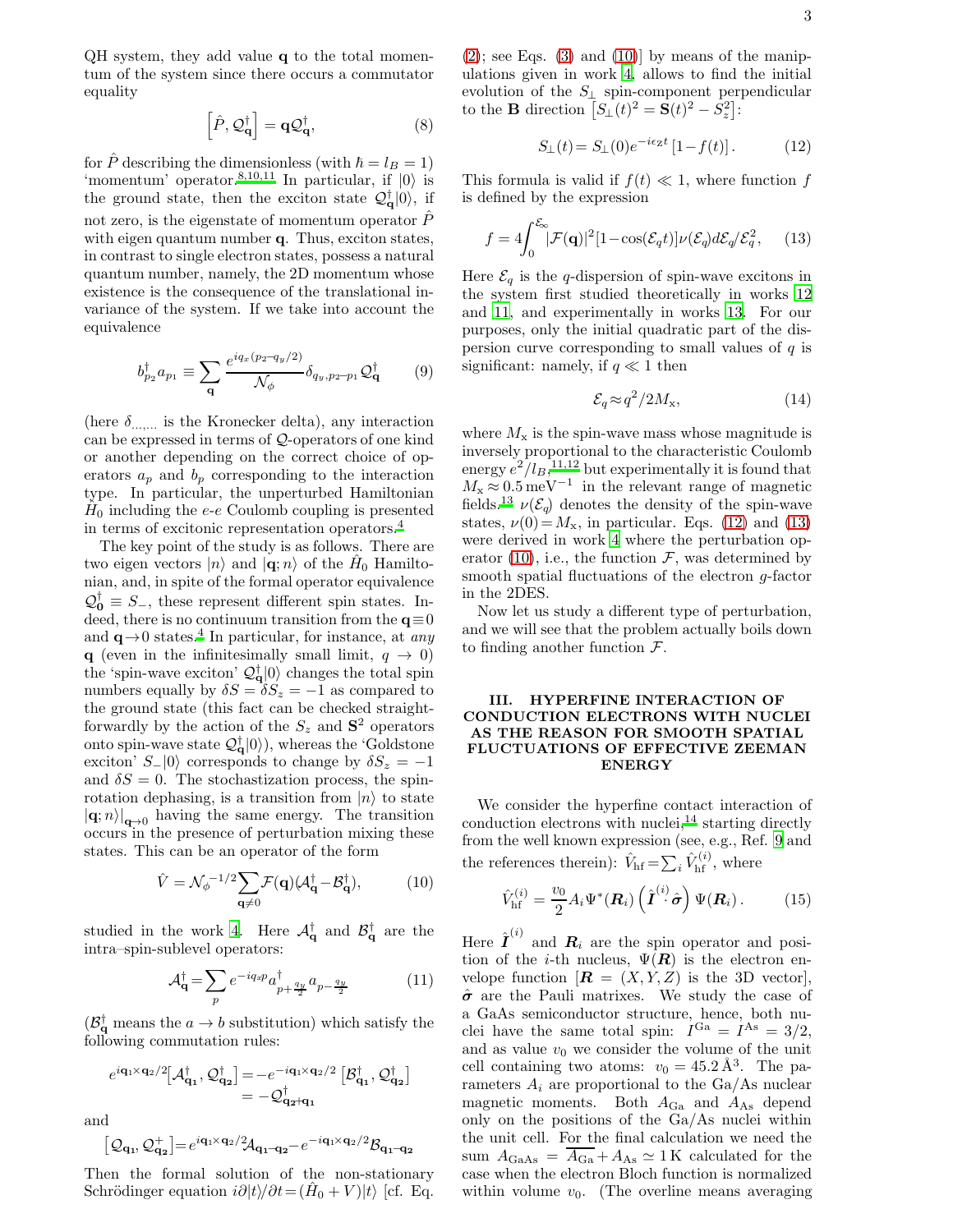over the isotopic composition of the gallium atoms in the GaAs lattice; see Appendix A in Ref. [9.](#page-5-7))

Hamiltonian [\(15\)](#page-2-4) is an operator acting on electrons and nuclei. First, we transform it focusing on its role in the  $|n\rangle \rightarrow |{\bf q}; n\rangle$  elementary transition. If  $\hat{\mathbf{I}}^{(i)}$   $\hat{\boldsymbol{\sigma}}$  is rewritten as  $\hat{I}_z\hat{\sigma}_z + \hat{I}_+\hat{\sigma}_- + \hat{I}_-\hat{\sigma}_+,$ then it becomes clear that, unlike the case of relaxation changing the  $S_z$  component,<sup>[15](#page-5-14)</sup> here we have to leave only Ising term  $\hat{I}_z \hat{\sigma}_z$  ensuring stochastization of Kerr precession at conserved  $S_z$ . In the 2D channel we have  $\Psi(R) = \chi(Z)\psi(X, Y)$  where  $\psi(X,Y) = \sum_{p} [a_p \psi_{l,p,\uparrow}(X,Y) + b_p \psi_{l,p,\downarrow}(X,Y)]$  ( $\psi_{l,p,\sigma}$ are the l-th Landau-level wave functions), and substituting the Schrödinger operators  $\hat{\Psi}^{\dagger}/\hat{\Psi}$  for  $\Psi^{\ast}/\Psi$ we come to

$$
\hat{V}_{\rm hf} = \frac{v_0}{2} \sum_{p_1, p_2} (a_{p_2}^{\dagger} a_{p_1} - b_{p_2}^{\dagger} b_{p_1})
$$
\n
$$
\times \sum_i |\chi(Z_i)|^2 \psi_{l, p_2}^*(X_i, Y_i) \psi_{l, p_1}(X_i, Y_i) A_i \hat{I}_z^{(i)}.
$$
\n(16)

Expressing in terms of the exciton operators (e.g.,  $a_{p_2}^{\dagger} a_{p_1} = \widetilde{\mathcal{N}}_{\phi}^{-1} \sum_{\mathbf{q}} e^{iq_x(p_2-q_y/2)} \delta_{q_y, p_2-p_1} A_{\mathbf{q}}^{\dagger}$  and then summating over  $p_1$  and  $p_2$ , we obtain

<span id="page-3-0"></span>
$$
\hat{V}_{\text{hf}} = \frac{1}{2} \sum_{\mathbf{q}} e^{-q^2/4} L_l(q^2/2) \hat{F}(\mathbf{q}) \left( \mathcal{A}_{\mathbf{q}}^\dagger - \mathcal{B}_{\mathbf{q}}^\dagger \right) \tag{17}
$$

 $(L_l)$  is the Laguerre polynomial). This is similar to Eq. [\(10\)](#page-2-1), however, now  $\hat{F}(\mathbf{q})$  is not a function but an operator acting on nuclear spins

$$
\hat{F}(\mathbf{q}) = \frac{v_0}{2\pi l_B^2 N_\phi} \sum_i A_i |\chi(Z_i)|^2 e^{i\mathbf{q} \cdot \mathbf{R}_i / l_B} \hat{I}_z^{(i)} \qquad (18)
$$

For further calculation we have to adequately describe the state of nuclei established after termination of laser pumping, that is at moment  $t = 0$ . It should be taken into account that the nuclear relaxation times are much longer than the times of the studied electron processes. Generally, the state of nuclei is  $|\phi\rangle = |\phi_1, \phi_2, ..., \phi_i, ...\rangle$  where  $|\phi_i\rangle$  is a four-component spin function (since the number of components is  $2I+1=4$ ). However, in fact, the nuclear spin 'gets stuck' in some stationary quantum state, i.e.  $\phi_i$  is an eigen state of the *i*-th nucleus,<sup>[14](#page-5-13)</sup> then  $I_z^{(i)}|\phi_i\rangle = m_i|\phi_i\rangle$  and quantum averaging of the vector operator  $I^{(i)}$  results only in a nonzero z-component:  $\langle \phi | I^{(i)} | \phi \rangle = \langle \phi_i | I^{(i)} | \phi_i \rangle = (0, 0, m_i).$ Now the state of the nuclear system is determined by a set of  $m_i$  numbers. So, operator [\(17\)](#page-3-0) can be rewritten with  $\hat{F}$  replaced by function  $F(\mathbf{q}) = \langle \phi | \hat{F}(\mathbf{q}) | \phi \rangle$ , where

<span id="page-3-1"></span>
$$
F(\mathbf{q}) = \frac{v_0}{2\pi l_B^2 N_\phi} \sum_i A_i |\chi(Z_i)|^2 e^{i\mathbf{q} \cdot \mathbf{R}_i / l_B} m_i. \tag{19}
$$

First, in order to summate over all the nuclei in Eq. [\(19\)](#page-3-1), we perform spatial averaging of the  $m_i$ numbers inside domain  $dV_R = dXdY dZ$  centered at point  $\mathbf{R}$ . Supposing the domain volume is much larger than  $v_0$ , but the dimensions are much smaller than the quantum well width,  $\sim (\int |\chi(Z)|^4 dZ)^{-1}$ , in the  $\hat{Z}$  direction, and the correlation length  $\Lambda$  and wave-length  $2\pi l_B/q$  in the  $(X, Y)$  plan, we define the mean value  $\widetilde{m}(\mathbf{R})$  of  $m_i$  momenta within the domain:

$$
\widetilde{m}(\mathbf{R}) = \frac{v_0}{2} (dV_{\mathbf{R}})^{-1} \sum_{\substack{i \text{ within the} \\ \text{domain } dV_{\mathbf{R}}}} m_i \quad . \tag{20}
$$

Second, we consider the value averaged along the quantum well width:

$$
m(\mathbf{r}) = \int |\chi(Z)|^2 \widetilde{m}(\mathbf{R}) dZ \qquad (21)
$$

depending only on the coordinates in the plane [r designates 2D vector  $\mathbf{r} = (X, Y)$ , and then present expression [\(19\)](#page-3-1) in the form

<span id="page-3-2"></span>
$$
F(\mathbf{q}) = \frac{\overline{A_{\text{Ga}}} + A_{\text{As}}}{2\pi l_B^2 \mathcal{N}_{\phi}} \int d\mathbf{r} \, e^{i\mathbf{q}\mathbf{r}/l_B} m(\mathbf{r}) \equiv A_{\text{GaAs}} \overline{m}(\mathbf{q}), \tag{22}
$$

where substitution  $m(\mathbf{r}) = \sum_{\mathbf{q}} e^{-i\mathbf{q}\mathbf{r}/l_B} \overline{m}(\mathbf{q})$  has been done. If  $m(\mathbf{r})$  has a constant part, i.e. av- $\int m(\mathbf{r})d\mathbf{r}/L^2 \neq 0$ , then it does not contribute to eraging over the space is not vanishing:  $\langle m(\mathbf{r}) \rangle =$ the integral in Eq. [\(22\)](#page-3-2) at  $q \neq 0$ . So,  $\overline{m}(q)$  is the Fourier component of the spatially fluctuating part  $\delta m(\mathbf{r}) \equiv m(\mathbf{r}) - \langle m(\mathbf{r}) \rangle$ . This m(r)-disorder is considered isotropic and, hence, characterized by the correlator:

$$
\int \delta m(\mathbf{r}_0) \delta m(\mathbf{r}_0 + \mathbf{r}) d\mathbf{r}_0 / L^2 = M(|\mathbf{r}|), \tag{23}
$$

where  $\sqrt{M(0)} \equiv \Delta_m$  is the amplitude of the longdistant magnetic disorder, and, besides  $M(r) \rightarrow 0$ if  $r \to \infty$ . The characteristic range of attenuation of correlator  $M(r)$  is equal to correlation length  $\Lambda$ . (For example, in the case of Gaussian disorder we have  $M(r) = \Delta_m^2 e^{-r^2/\Lambda^2}$ .) The Fourier component

$$
\overline{M}(q) = \int M(r)e^{-i\mathbf{q}\mathbf{r}/l_B}d\mathbf{r}/(2\pi l_B)^2 \qquad (24)
$$

is also a function of the q modulus and related to the  $\overline{m}(\mathbf{q})$  value with formula  $\overline{M}(q) = \mathcal{N}_{\phi} |\overline{m}(\mathbf{q})|^2 / 2\pi$ . Particularly, in the Gaussian case we get

<span id="page-3-3"></span>
$$
\overline{M}(q) = \Delta_m^2 \Lambda^2 e^{-(\Lambda q/2l_B)^2} \mathcal{A} \pi l_B^2. \tag{25}
$$

Thus, comparing Eqs.  $(10)$ ,  $(17)$  and  $(22)$ , we find that the  $\mathcal F$  function squared, included in formula [\(13\)](#page-2-3) is equal to

<span id="page-3-4"></span>
$$
|\mathcal{F}(\mathbf{q})|^2 = \frac{\pi}{2} A_{\text{GaAs}}^2 \overline{M}(q) e^{-q^2/2} [L_l(q^2/2)]^2.
$$
 (26)

The most puzzling value in this expression is certainly  $M(q)$ . It does not matter that the magnetic disorder is unlikely to be Gaussian (although this assumption can be used for specific estimates). More significantly, while we have some idea of the magnitude of correlation length  $\Lambda$  (see above), we do not have any theoretical ideas about disorder amplitude  $\Delta_m$ . At the same time, an estimation of this value based on the available experimental data  $3$  is possible, which enables us to consider  $\Delta_m$  constituting several percent of the nuclear spin value, i.e.  $\Delta_m \sim 0.01$ .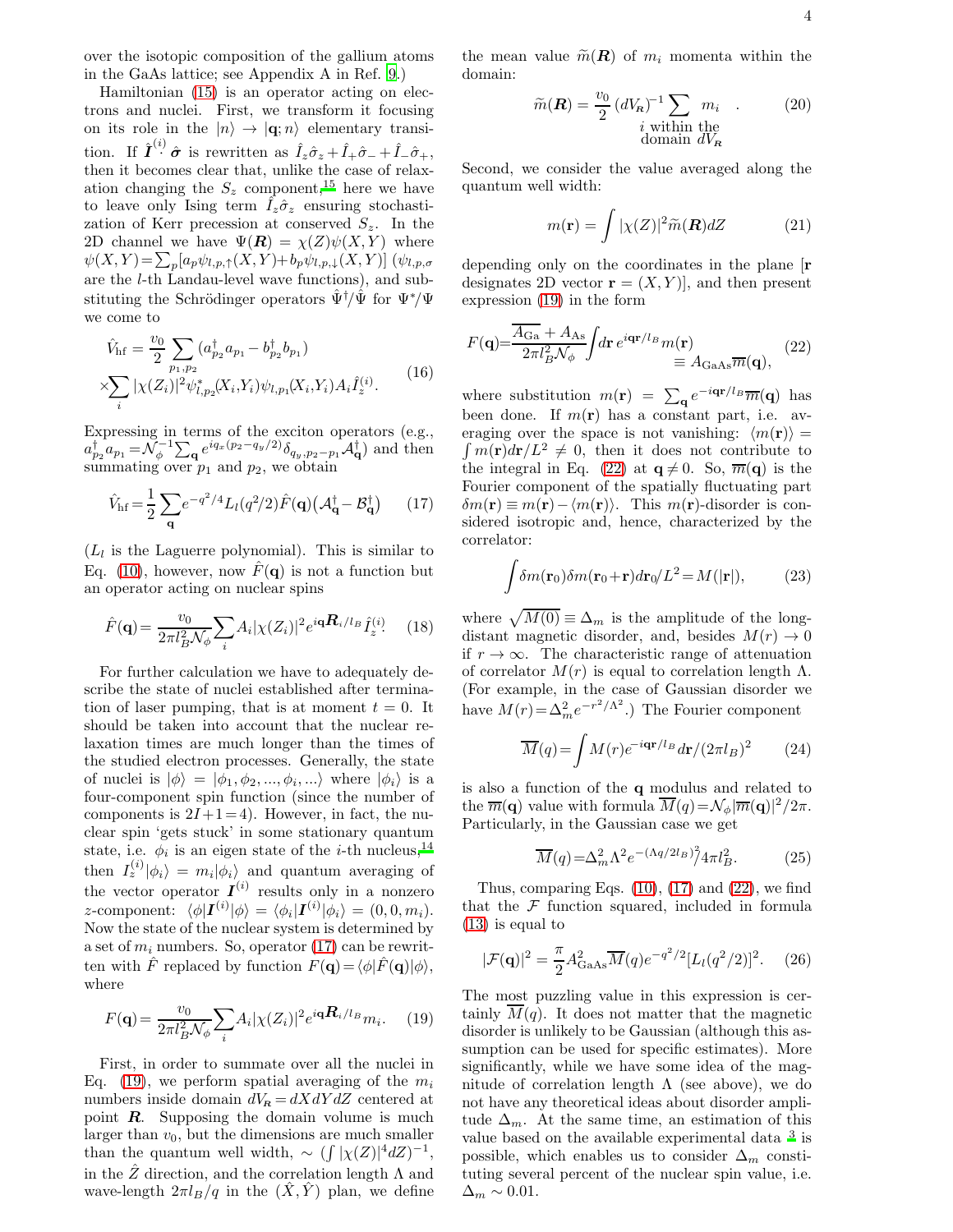#### IV. RESULTS

Even more obvious than in the case of the relaxation mechanism studied in Ref. [4](#page-5-3) is the fact that only values  $q \ll 1$  are important in  $\overline{M}(q)$ [see. Eq. [\(25\)](#page-3-3)] and thereby in expression [\(26\)](#page-3-4) and integral [\(13\)](#page-2-3). This feature is the consequence of very large ratio  $\Lambda/l_B \sim 30$ . Then, a simple analysis of Eq. [\(13\)](#page-2-3), made by analogy with the one in Ref. [4](#page-5-3), shows that: (i) first, at small  $t$  (if  $t \ll \tau_0 = M_x \Lambda^2 / l_B^2 \simeq 0.2 - 0.8 \,\text{ns}$  f(t) is quadratic:

<span id="page-4-0"></span> $f(t) \approx (t/\tau_1)^2$ 

where

<span id="page-4-1"></span>
$$
\tau_1 = (\Delta_m A_{\text{GaAs}})^{-1} \sim 1 \,\text{ns};\tag{28}
$$

 $(27)$ 

and (ii) second, at longer times this function becomes linear,  $f \approx t/T_2$ , in the range:  $\tau_0 \ll t \ll T_2$ , where time  $T_2$  depends on the  $\overline{M}(0)$  value regardless of the type of disorder:

<span id="page-4-2"></span>
$$
T_2^{-1} = \pi^2 A_{\text{GaAs}}^2 \overline{M}(0) M_{\mathbf{x}}.\tag{29}
$$

Considering the quadratic stage of  $f(t)$  evolution [\(27\)](#page-4-0) we notice that characteristic time  $\tau_1$  [\(28\)](#page-4-1) is independent of spin-exciton mass  $M_x$  and thereby of the Coulomb interaction proportional to  $M_{\rm x}^{-1}$ . This result is not surprising: indeed, the initial stage is determined by the mismatch of the Kerr rotation in the system consisting only of Goldstone excitons which are not known to interact with each other. However, the time  $\tau_1$ , as well as transient time  $\tau_0$ , is significantly longer compared to the corresponding values in Ref. [4,](#page-5-3) which is due to the fact that the nuclear long-distant magnetic disorder turns out to be effectively smoother than the  $q$ -factor disorder: the correlation length  $\Lambda$  (determining transient time  $t_0 \sim 1/\mathcal{E}_q$  with  $q \sim l_B/\Lambda$ ) is longer, and the amplitude  $\Delta_m$  [determining  $\tau_1$ , see Eq. [\(28\)](#page-4-1)] is smaller.

The linear stage in the  $f(t)$  dependence is realizable only if  $\tau_0 \ll T_2$ . Using Eqs. [\(25\)](#page-3-3) and [\(29\)](#page-4-2) and, thus, estimating ratio

$$
\tau_0/T_2 \sim A_{\text{GaAs}}^2 \Delta_m^2 M_\text{x}^2 (\Lambda/l_B)^4, \tag{30}
$$

we get that it is not much less than unity , or even of the order of unity. Therefore, the specific feature of the transverse spin relaxation mechanism in question is that the linear stage may be actually absent. This circumstance, in particular, means that it would be impossible to use an approach considering the problem not quantum-mechanically but kinetically within the  $\tau$ -approximation where the logarithmic rate of the relaxation  $d \ln S_{\perp}/dt$  is independent of time, cf. Ref. [4](#page-5-3).

If the Gaussian case is considered [\(25\)](#page-3-3), integration in Eq. [\(13\)](#page-2-3) is performed analytically with

$$
|\mathcal{F}(\mathbf{q})|^2 \approx \frac{1}{8} (A_{\text{GaAs}} \Delta_m \Lambda / l_B)^2 \exp(M_x \mathcal{E}_q \Lambda^2 / 2l_B^2) \tag{31}
$$

and with  $\nu(\mathcal{E}_q) \approx M_{\mathbf{x}}$ , and  $\mathcal{E}_{\infty} = \infty$ . As a result, we obtain an expression for the  $f(t)$  function valid for any relationship between time values  $\tau_0$  and  $T_2$ ,

<span id="page-4-3"></span>
$$
f(t) = \frac{2t}{\pi T_2^{(G)}} \beta(t/\tau_0^{(G)}).
$$
 (32)

Here  $\beta(x) = \arctan(x) - (2x)^{-1} \ln(1+x^2)$ .  $\tau_0^{(G)} =$  $M_{\rm x} \Lambda^2/2l_B^2$  and

<span id="page-4-4"></span>
$$
1/T_2^{(G)} = \pi M_x \left( A_{\text{GaAs}} \Delta_m \Lambda / 2l_B \right)^2 \tag{33}
$$

are the corresponding Gaussian disorder expressions for  $\tau_0$  and  $T_2^{-1}$ . The only condition that the function [\(32\)](#page-4-3) must obey is its smallness, which always takes place when  $t \ll T_2$ . Substituting into Eq. [\(33\)](#page-4-4) the values of the parameters whose estimates are given above, we find  $T_2 \simeq 10 \,\text{ns}$ , which is in agreement with the experimental data[.](#page-5-1) $2,3$  $2,3$ 

#### V. DISCUSSION

We discuss the reported results in the context of the recent research data, $3$  where the measurements of the Goldstone mode stochastization were taken in a wide range of temperatures and filling factors. Regarding fractional fillings, when  $\nu$  deviates from unit, it is known that stochastization is sharply accelerated, supposedly owing to appearance of additional channels related to some soft modes forbidden in the integer QH ferromagnet. We considered only the case of odd integer  $\nu$ , however, phenomenologically, such softening of the QH ferromagnet (weakening of spin stiffness) can be associated with softening of the spin-wave mode, that is, with an increase in mass  $M_x$ . Indeed, an increase by an order of magnitude (i.e. when  $M_x$  is  $\simeq 2 \,\mathrm{K}$ ) reduces transverse relaxation time  $[Eqs. (29)$  $[Eqs. (29)$  and  $(33)]$  by the same amount. Accordingly, it increases transition time  $\tau_0$ and definitely makes the linear law of  $f(t)$  impossible. In this case the estimate of  $T_2^{-1} \simeq 1 - 2 \text{ GHz}$  is in good agreement with our study and the experimental data obtained at  $\nu = 0.7$  and  $T = 4.2$  K.

What should happen if the temperature rises, for instance, to 10 K? Theoretical estimates and experimental observations show that in this case the electron spin polarization drops significantly even at filling factor  $\nu = 1$ . Then, apparently, the dependence of polarization on filling factor becomes fairly weak and, as a result, the stochastization time should not significantly depend on  $\nu$  either, constituting about 5 ns in the wide range  $0.7 < \nu < 1.5$ <sup>[3](#page-5-2)</sup> At the same time, it was observed that for a fixed fractional filling factor (for example, for  $\nu = 0.7$ ) the increase in temperature from 4.2 to 10 K significantly slows the decay of Kerr oscillations (by  $5\n-10$  times  $3$ ). This effect cannot be explained if the attenuation mechanism is related to g-factor spatial fluctuations which are constant over time and independent of temperature. However, within the framework of the studied nuclear disorder stochastization mechanism, such damping weakening becomes clear. Indeed, local nuclear magnetization and its long-distant spatial fluctuations caused by laser processing of the system preceding Kerr-precession monitoring, certainly depend on the relaxation time of the nuclei. The latter should significantly depend on temperature and at  $T = 10$  K can be characterized by times shorter than 20-30 min., the experimental time of laser processing. Therefore, as the temperature increases, the amplitude of fluctuations of local nuclear